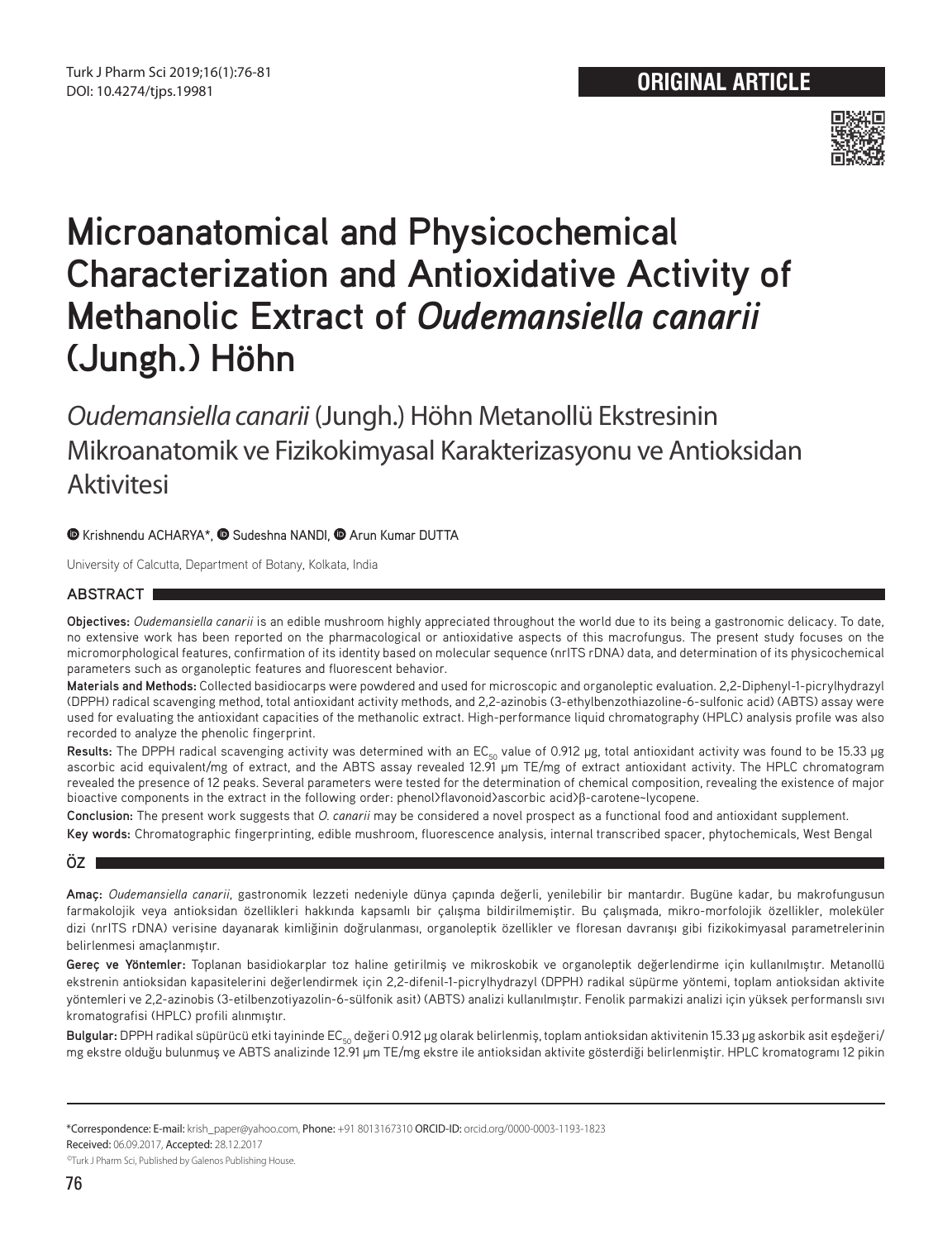varlığını ortaya çıkarmıştır. Ekstrenin kimyasal bileşiminin belirlenmesi ve majör biyoaktif bileşenlerin (sırasıyla; fenol>flavonoit>askorbik asit>βkaroten~likopen) varlığının ortaya konulması için çeşitli parametreler incelenmiştir.

**Sonuç:** Bu çalışma, *O. canarii'*nin fonksiyonel bir gıda ve antioksidan takviyesi olarak yeni bir olasılık olarak kabul edilebileceğini göstermektedir. **Anahtar kelimeler:** Kromatografik parmakizi, yenilebilen mantar, floresans analizi, dahili kopyalanan aralayıcı, fitokimyasal, West Bengal

# **INTRODUCTION**

For millennia mushrooms have had a prolonged connection with humankind and have had profound biological and economic impact. A recent assessment implied the existence of around 140,000 species, of which only 10% have been identified. Recently, scientists have reported that there are at least 7000 unrevealed macrofungi in the world that may have beneficial effects for mankind.<sup>1</sup> Thus, there is a recent trend among mycologists to document edible mushrooms all around the globe.

West Bengal (21°38ʹ-27°10ʹN latitude and 85°50ʹ-89°50ʹE longitude) possesses unique phytogeographical features with variable altitudinal, climatic, and edaphic amalgamations. It is the only state in India that topographically extends from the Himalayas in the north to the Bay of Bengal in the south, with regions such as a plateau and the Ganges delta prevailing in between. These outspread ranges of topographical features and classes of soils and substrata make the state an ideal place for hosting a rich diversity of mushrooms.<sup>2</sup> In previous years, our research team conducted extensive field works and recorded an immense number of wild edible mushrooms from different corners of the state with the help of tribal and ethnic forest dwellers of the regions who consume them as part of their daily diet.<sup>3</sup> Taxonomic and molecular exploration revealed that many of them are new to science,  $4.5$  new records for India,  $6.7$ and additions to the macrofungal flora of West Bengal.<sup>8,9</sup>

Throughout the globe, mushrooms are well known to human civilizations because of having nutritional and culinary value and medicinal potential. In contemporary terms, they can be regarded as functional foods that can furnish health benefits beyond the traditional nutrients.<sup>10</sup> Mushrooms are known to be rich sources of various bioactive substances like antioxidant,<sup>11-13</sup> antimicrobial, $14,15$  immunomodulatory, $16,17$  and anticancer<sup>18</sup> substances. Despite all the mentioned health promoting effects, this diverse group is still largely unknown as more than half of the species remain undescribed.

Most of the species belonging to the genus *Oudemansiella* (Basidiomycota, Agaricales, Physalacriaceae) are consumed worldwide.19 Many *Oudemansiella* species are known to contain bioactive compounds, such as oudenone and lectin (obtained from *Oudemansiella radicata*),20,21 and mucidin and oudemansin (from *Oudemansiella mucida*).22,23 The edible mushroom *Oudemansiella canarii* (Jungh.) Höhn was found to be present in various biomasses, where it colonizes with several plant species. Morphologically, the taxon is characterized by the presence of a medium to considerably larger pileus with glutinous to viscid surface colored gray-orange to orange white or with paler to white margin; adnate to shallowly adnexed, white, distant lamellae with 2-3 series of lamellulae; globose to subglobose basidiospores measuring 19-25×18-23 μm in diameter; an ixotrichoderm type of pileipellis; well-developed, stalked, pleuro- and cheilocystidia; presence of one- to few-celled caulocystidia with heterogeneous contents; and lignicolous habit.24 As it is considered an edible mushroom with good potential as a food source, it is highly cultivated artificially on various lignocellulosic substrates.<sup>25</sup> Very few literature reports were found related to their physicochemical, nutritional, and medicinal value. Only one report has been published regarding the antifungal and biological activities of *O*. *canarii*. 26 Therefore, in the present study we documented molecular parameters with the phylogeny, physicochemical profile, and antioxidant potentiality of *O. canarii*.

77

# **MATERIALS AND METHODS**

## *Sample collection and microscopic and organoleptic characterization of powdered basidiocarps*

Living basidiocarps of *O. canarii* were collected from the Gangetic plains of West Bengal, India. The basidiocarps were found to grow on dead and decayed woods of dicotyledonous plants. Identification of the specimen was done based on the standard literature.<sup>24,27</sup> Collected basidiocarps were then dried overnight at 40°C using a field drier. A sample of the voucher specimen was deposited in Calcutta University Herbarium (CUH) following the protocol described by Pradhan et al.<sup>28</sup> with the accession number CUH AM26. The remaining basidiocarps were used to make powder and then the powdered sample was hydrated and macerated with 10% potassium hydroxide (KOH) and mounted on a glass slide for microscopic observations. For effective results, various stains (lactophenol and cotton blue, Melzer's reagent, congo red, etc.) were used to visualize different cellular structures such as hyphae, basidia, and spores. The slides were then viewed under a Leica DMLS microscope and images were captured at the desired magnification. Different organoleptic characters (i.e., color, odor, taste, and nature) of the powdered sample were evaluated.

# *DNA extraction and polymerase chain reaction and cycle sequencing*

Genomic DNA was extracted and the desired region (nrDNA ITS) was amplified using the method described by Dutta et al*.* 29 with the help of the primer pair ITS1 (forward) and ITS4 (reverse).30

#### *Fluorescence analysis*

Fluorescence analysis was performed as per the standard protocol.<sup>31</sup> A small amount of sieved powder was kept on a clean grease-free microscopic slide and treated with prepared chemical agents including Hager's, Mayer's, Dragendroff's, phloroglucinol, and Barfoed's reagent and were mixed by gently tilting the slide. Then the slide was placed within a ultraviolet (UV) viewer chamber and viewed against visible, long (365 nm), and short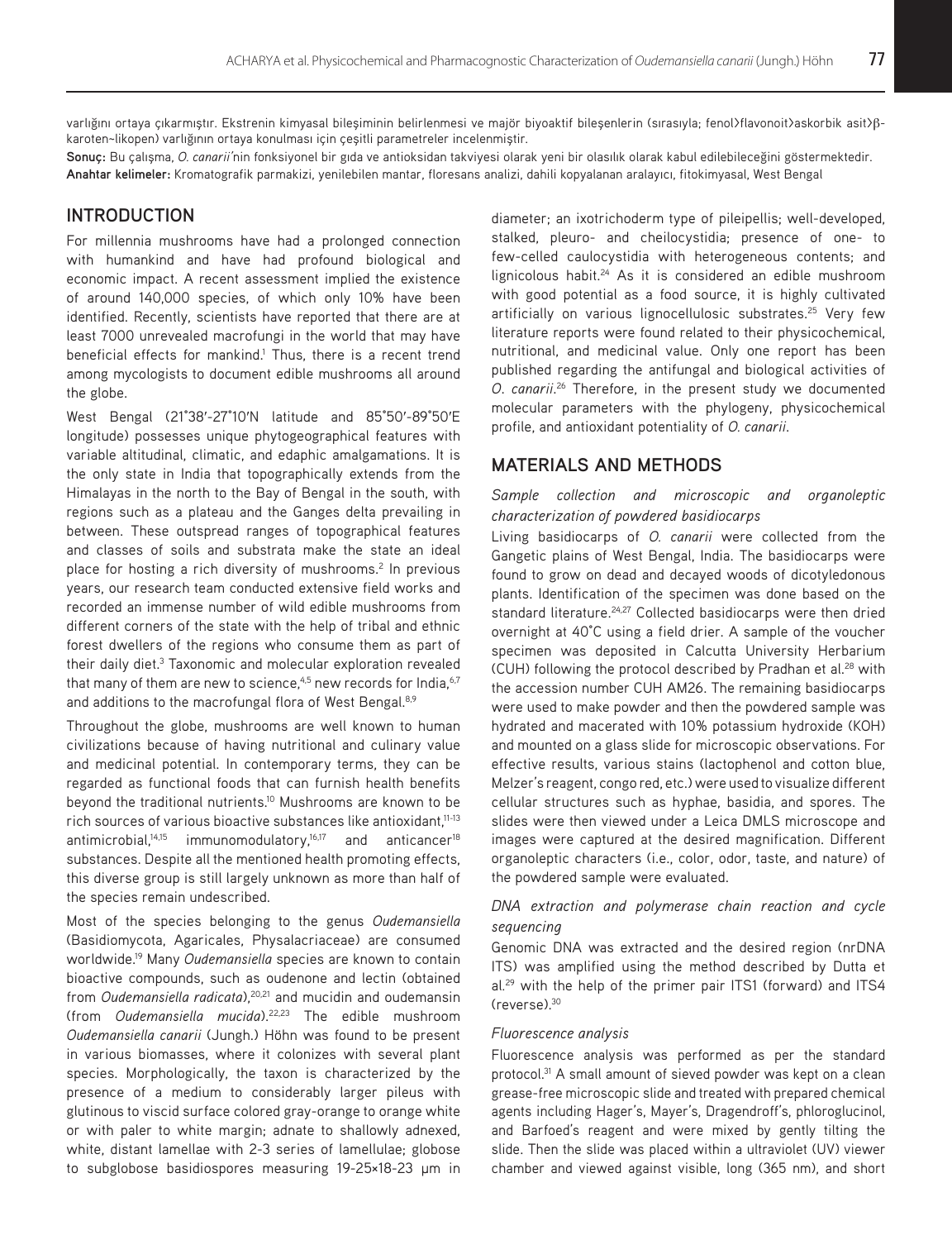(254 nm) UV radiations. Then the changes in color on application of these reagents in different radiations were recorded.

## *Preparation of methanol extract*

Initial extraction was done using 100 mL of methanol overnight from the dried powdered fruit bodies (5 g) and then the solution was filtered using Whatman no. 1 filter paper. The residue was then re-extracted using 30 mL of methanol. Volume reduction of the combined methanolic extracts was done by evaporating at 40°C using a Buchi Rotavapor R3 (Switzerland). The methanolic fraction was then kept at -20°C in a dark bottle until analysis, for not more than 1 month. Percentage yield and organoleptic features of the extract were recorded.

#### *Quantitative estimation of some important bioactive compounds*

Freshly prepared methanolic extract was subjected to several quantitative biochemical assays to investigate the presence and amounts of different phytochemicals. Folin-Ciocalteu reagent was used to estimate the content of total phenolic compounds in the extract<sup>32</sup> with gallic acid as a standard. The results were expressed comparing with μg of gallic acid equivalents/mg of dry extract. Potassium acetate and aluminum nitrate were used to detect the presence of total flavonoid content.<sup>33</sup> A standard curve was prepared with the help of quercetin (5-20 μg/mL). The results were expressed as µg of quercetin equivalents per mg of dry extract. β-Carotene and lycopene contents were estimated by measuring absorbance at 453, 505, and 663 nm wavelengths following the standard protocol.<sup>34</sup> Ascorbic acid was determined by titration against 2,6-dichlorophenol indophenol dye.35

# *High performance liquid chromatographic profile of methanol soluble extract*

High performance liquid chromatographic (HPLC) analysis was performed to produce a fingerprinting profile of the extract. A 0.2 μm filter was used to filter the methanolic extract and then 20 μL of the filtrate was loaded in the HPLC system (Agilent, USA). Separation was performed on an Agilent Eclipse Plus C18 column (100 mm×4.6 mm, 3.5 μm) with a flow rate of 0.8 mL/min at 25°C. The mobile phase comprised eluent A (acetonitrile) and eluent B (aqueous phosphoric acid solution, 0.1% v/v). Further a gradient program was utilized for elution: 0-2 min, 5% A; 2-5 min, 15% A; 5-10 min, 40% A; 10-15 min, 60% A; 15-18 min, 90% A. Finally, at 280 nm, absorbance of the sample solution was measured.<sup>36</sup>

## *Antioxidant activity*

For evaluation of the antioxidant potential of *O. canarii*, the methanolic extract was tested for several *in vitro* antioxidant activities by 2,2-diphenyl-1-picrylhydrazyl (DPPH) radical scavenging assay, 2,2ʹ-azinobis-(3-ethyl-benzothiazoline-6 sulfonic acid (ABTS) assay, and total antioxidant assay.

## *DPPH radical scavenging activity*

The radical scavenging activity of the extract was tested using DPPH radicals following Mitra et al.<sup>37</sup> Two milliliters of the reaction mixture contained several concentrations of the extract along with 0.1 mM methanolic solution of DPPH. After 30 min

of incubation at room temperature in the dark, the absorbance was measured against a methanol blank at 517 nm. The  $EC_{50}$ value denotes an effective concentration at which 50% of the DPPH radicals are scavenged. Ascorbic acid was used for comparison. The scavenging ability was calculated using the following equation:

# $\big|$ Scavenging effect (%)={(A<sub>0</sub>–A<sub>1</sub>)/A<sub>0</sub>}×100

 ${\sf A}_{{}_0}$  was absorbance of the control and  ${\sf A}_{{}_1}$  was absorbance in the presence of sample. The percentage of inhibition was plotted against respective concentrations used.

#### *Total antioxidant activity*

Measurement of total antioxidant activity was solely based on the reduction of molybdenum (from VI to V) by the sample analyte and thereby formation of phosphate/molybdenum (V) complex at acidic pH.<sup>38</sup> The sample was mixed with reagent solution, prepared with 28 mM sodium phosphate, 0.6 M sulfuric acid, and 4 mM ammonium molybdate, and incubated at 95°C for 90 min. The mixture was then cooled to room temperature. Absorbance was spectrophotometrically recorded for each solution at 695 nm using a blank sample as control. For reference antioxidant, various concentrations (1-30 μg/mL) of ascorbic acid were used and the total antioxidant capacity was expressed equivalent to ascorbic acid.

## *ABTS radical scavenging activity*

ABTS is well regarded as a peroxidase substrate that generates a metastable radical cation when oxidized.<sup>39</sup> The ability to inhibit the accumulation of ABTS radical cation by methanol extract and antioxidant standard, Trolox, was measured spectrophotometrically. ABTS dissolved in methanol to yield 7.4 mM concentration. ABTS radical solution was prepared by reacting ABTS (7.4 mM) with 2.6 mM potassium persulfate solution and permitting the mixture to stand in the dark for 12-16 h at room temperature before use. The mother stock was diluted to achieve an absorbance of 0.7±0.02 at 734 nm. Methanol extract at 1 mg/mL concentration was allowed to react with the ABTS working solution for 5 min and the absorbance was measured.

## *Statistical analysis*

All the assays were performed in triplicate and the results are expressed by the mean values and standard deviation. For determining the significant difference among samples, the results were compared by means of Student's t-test. The analysis was carried out using Microsoft® Office Excel (Microsoft®, USA), where values of p≤0.05 were considered statistically significant.

## **RESULTS AND DISCUSSION**

# *Microscopic and organoleptic characterization of the powdered basidiocarps*

Dried powder of the fresh basidiocarps that was passed through sieve and further macerated with KOH showed basidiospores and fragmented hyphae (Figure 1). The hyphal system was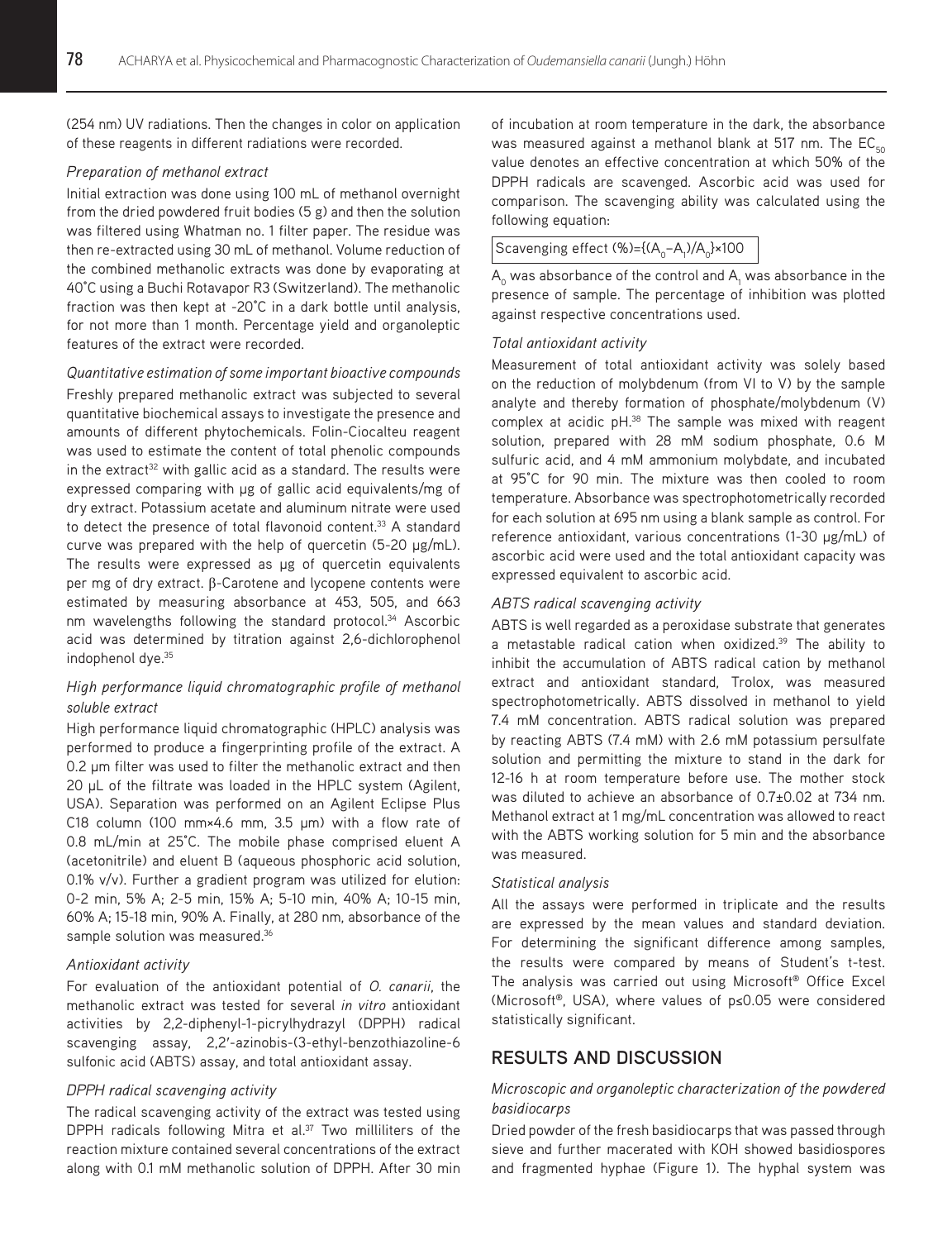

**Figure 1.** Macroscopic and microscopic characters of *Oudemansiella canarii*. a) sieved powder (fresh basidiocarps in insets), b) basidium, c) hyphae, d) basidiospores

monomitic in nature with generative hyphae that were 4-6 μm broad, septate, branched, hyaline, thin-walled, clamped. The basidia were 64-83×11-22 μm in diam., shaped clavate to broadly clavate and 4-spored at the apex. Basidiospores were 14-21×10.5-18 μm in diam., hyaline, globose to sub-globose with hilar appendage, and thick-walled. Melzer's reaction showed a negative result, which signifies the non-amyloid nature of the basidiospores.

Sieved powder was used for the organoleptic study. The powder was yellowish, with no odor, tasteless, and fibrous in texture.

#### *Molecular analysis*

The newly generated sequence of *O*. *canarii* was manually edited using the BioEdit sequence alignment editor v.7.0.9.0 (Ibis Biosciences, Carlsbad, CA, USA). The edited DNA sequence of the collected specimen produced 747-bp-long stretches that include the ITS1, 5.8S, ITS2, and 28S ribosomal RNA genes. The edited sequence was then used for the Basic Local Alignment Search Tool (BLAST) searches in the NCBI GenBank database (www.ncbi.nlm.nih.gov).

BLAST analyses with our newly generated sequence showed similarity with the genus *Oudemansiella*, with the highest similarity shown by *O*. *canarii* [AF321476, Identities= 681/698 (98%), Gaps= 7/698 (1%); KR265132, Identities= 690/690 (100%), Gaps= 0/690 (0%)]. Hence, the result of the BLAST search easily helps to identify our collected specimen as *O*. *canarii* (family Physalacriaceae). The newly generated sequence of *O*. *canarii* was then deposited in the GenBank database with accession number KU647631.

## *Fluorescence analysis*

The fluorescence test of the powdered sample was carried out for qualitative assessment of crude drug to give an idea of its chemical nature. The colors developed by these reagents represent the presence of active constituents. Analysis of powdered drug through fluorescence is a vital and very useful pharmacognostic technique for identification of authentic samples and recognizing adulterates and substituents to help in maintaining the quality, reproducibility, and efficacy of natural drugs.<sup>40,41</sup> Here, powdered sample was treated with seven different chemical reagents and the characteristic fluorescence properties or colors were recorded (Table 1).

| Table 1. Fluorescence analysis of dry powder of <i>Oudemansiella</i><br>canarii |                          |                           |                            |                             |  |  |
|---------------------------------------------------------------------------------|--------------------------|---------------------------|----------------------------|-----------------------------|--|--|
| Sl.                                                                             | Reagent                  | Visible                   | UV                         |                             |  |  |
| no.                                                                             |                          |                           | Long<br>$(365 \text{ nm})$ | Short<br>$(254 \text{ nm})$ |  |  |
| 1                                                                               | <b>Blank</b>             | Straw yellow              | Brown                      | Straw yellow                |  |  |
| 2                                                                               | Water                    | Cinnamon<br>brown         | Cinnamon<br>brown          | Light brown                 |  |  |
| 3                                                                               | Mayer's                  | Grayish<br>orange         | Dark brown                 | Pastel yellow               |  |  |
| 4                                                                               | Hager's                  | Cream                     | Grayish<br>brown           | Grayish<br>orange           |  |  |
| 5                                                                               | Phloroglucinol           | <b>Brownish</b><br>yellow | Violet<br>brown            | Dark brown                  |  |  |
| 6                                                                               | Barfoed's<br>reagent     | Dark brown                | Grayish<br>brown           | Violet brown                |  |  |
| 7                                                                               | Dragendorff's<br>reagent | <b>Brownish</b><br>orange | Brown                      | Light brown                 |  |  |
|                                                                                 |                          |                           |                            |                             |  |  |

UV: Ultraviolet

#### *Quantitative estimation of bioactive compounds*

The quantitative estimation of several marked phytochemicals of the methanolic extract was carried out based on the standard protocols as described above. Phenolic compounds are well regarded as a powerful chain-breaking antioxidant because of the presence of hydroxyl groups with scavenging ability. It was found that the extract contained phenol as high as 5.38±0.55 μg gallic acid equivalent/mg of extract. Total flavonoid content was estimated using quercetin as the standard. The flavonoid content was 1.875±0.78 μg quercetin equivalent/mg of the extract while the ascorbic acid content was 1.10±0.42 μg/mg. β-Carotene and lycopene were present in negligible amounts: 0.0342±0.004 μg/mg and 0.0238±0.004 μg/mg of the extract, respectively.

### *Chromatographic fingerprinting by HPLC*

For preliminary determination of the presence of chemical constituents in any sample, one of the popular and efficient chromatographic methods is HPLC. Thus, HPLC analysis was carried out using the methanolic extract of *O*. *canarii*. The UV spectrum analysis of the chromatogram (278 nm) depicts the presence of 12 peaks excluding the mobile phase peak. The represented chromatogram may serve as a phenolic fingerprint for this mushroom. The HPLC chromatogram of methanolic extract of the sample identifies the presence of cinnamic acid (retention time 15.358 min) and pyrogallol (retention time 15.966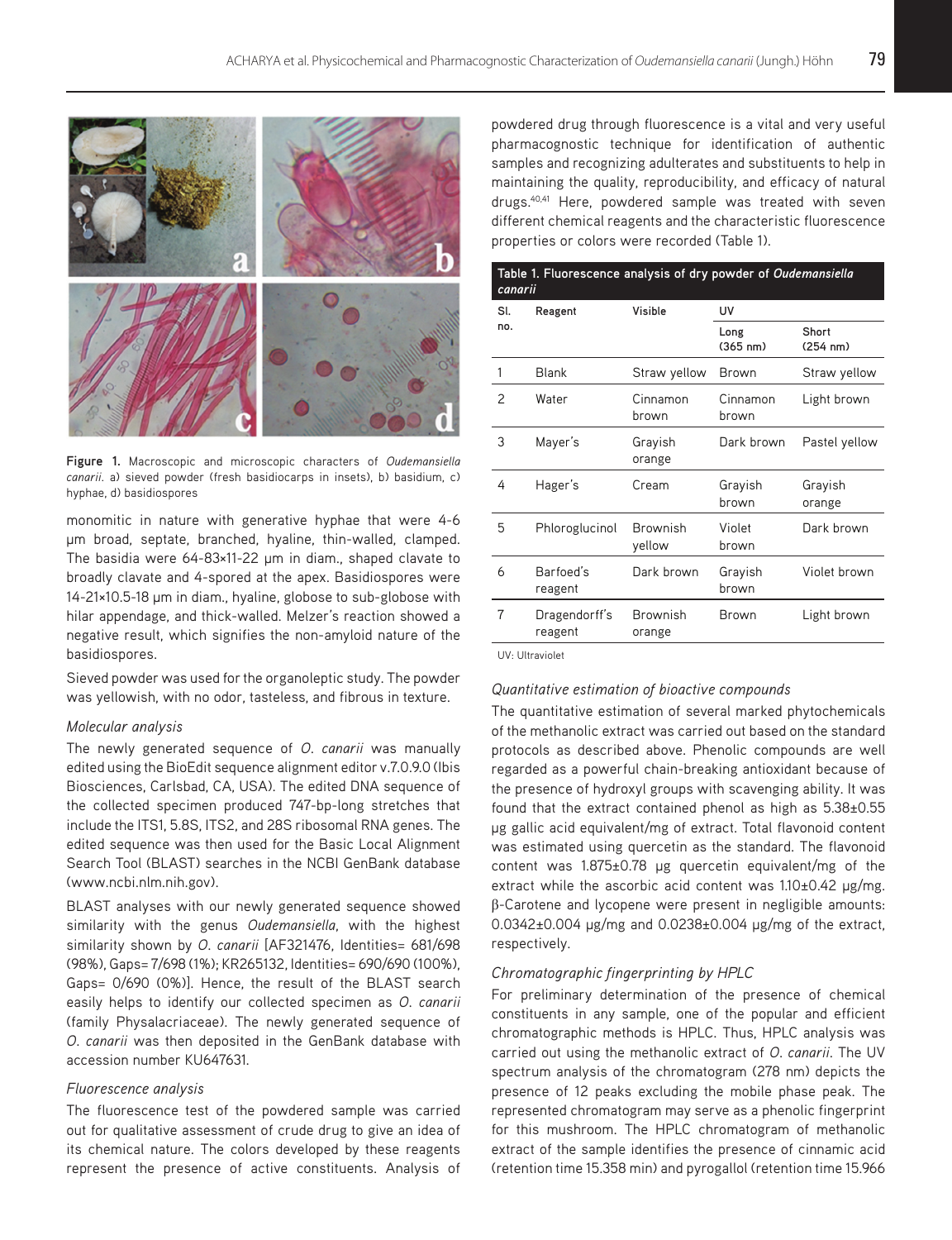

**Figure 2.** Enlarged HPLC chromatogram of methanol extract from *Oudemansiella canarii*

HPLC: High-performance liquid chromatography

| Table 2. HPLC profile at 278 nm of methanol extract from<br>Oudemansiella canarii |                      |            |                     |  |  |  |
|-----------------------------------------------------------------------------------|----------------------|------------|---------------------|--|--|--|
| Peak no.                                                                          | Retention time (min) | Area (AU)  | Maximum height (AU) |  |  |  |
| 1                                                                                 | 4.439                | 593.86871  | 46.60723            |  |  |  |
| 2                                                                                 | 4.743                | 2061.23242 | 211.45323           |  |  |  |
| 3                                                                                 | 4.862                | 3274.20972 | 239.57074           |  |  |  |
| 4                                                                                 | 5.452                | 198.42529  | 38.72375            |  |  |  |
| 5                                                                                 | 5.582                | 36.55459   | 4.50278             |  |  |  |
| 6                                                                                 | 8.705                | 85.07185   | 5.29850             |  |  |  |
| 7                                                                                 | 9.330                | 26.53930   | 2.48095             |  |  |  |
| 8                                                                                 | 10.552               | 623.75525  | 22.86010            |  |  |  |
| 9                                                                                 | 11.333               | 187.39143  | 11.74532            |  |  |  |
| 10                                                                                | 11.632               | 341.26938  | 15.61782            |  |  |  |
| 11                                                                                | 15.358               | 67.66934   | 4.10833             |  |  |  |
| 12                                                                                | 15.966               | 1172.96606 | 63.93803            |  |  |  |

min) based on the standard as provided in our previous study.<sup>15</sup> The chromatographic profile along with the retention time of each peak is presented in Figure 2 and respective areas of each peak are documented in Table 2.

#### *Antioxidant activity*

## *DPPH radical scavenging activity*

The DPPH assay has been popularly used for testing the free radical scavenging ability of various natural samples. DPPH receives electrons or hydrogen to gain stability. Antioxidants, on the other hand could donate electrons or hydrogen atoms. In methanol solution, DPPH produces a violet color. However, when electrons are donated to DPPH, the solution starts losing color from purple to yellow and the reduction capacity of DPPH is determined by the decrease in its absorbance at 517 nm.<sup>42</sup> The extract showed high effective free radical scavenging activity in the DPPH assay at the rate of 6.53%, 55.85%, and 78.74% at 0.5, 1, and 1.5 mg/mL concentrations (Figure 3). The  $EC_{50}$  value was 0.912±0.38 mg/mL.

## *Total antioxidant activity*

One of the simplest methods for evaluating total antioxidant capacity is the phosphomolybdenum method. The total antioxidant capacity of the methanol fraction was investigated and compared against ascorbic acid. The extract revealed antioxidant capacity of 15.33±0.67 μg/mg ascorbic acid equivalent.



**Figure 3.** DPPH assay of methanol extract from dried basidiocarp of *Oudemansiella canarii*

DPPH: 2,2-Diphenyl-1-picrylhydrazyl

*ABTS radical scavenging activity*

The ABTS assay is based on the inhibition of the formation of ABTS+, a stable radical cation by one electron oxidants. The methanolic extract of the sample showed 12.91±0.26 μM Trolox equivalents/mg of extract antioxidant activity.

# **CONCLUSIONS**

The present work allocates standards of the macrofungus *O. canarii* with the help of pharmacognostic, molecular, and chemical characteristics. Various standardization parameters such as microscopy, molecular characteristics, physicochemical constants, preliminary mycochemical quantification, HPLC analysis, and antioxidant activity were studied, and were reported for the first time for this mushroom. All these combined data indicate this edible mushroom is a valuable source of bioactive molecules like phenolic compounds and has enormous antioxidant potential.

*Conflict of Interest: No conflict of interest was declared by the authors.*

# **REFERENCES**

- 1. Thatoi H, Singdevsachan SK. Diversity, nutritional composition and medicinal potential of Indian mushrooms: a review. Afr J Biotechnol. 2014;13:523-545.
- 2. Dutta AK, Acharya K. Traditional and ethno-medicinal knowledge of mushrooms in West Bengal, India. Asian J Pharm Clin Res. 2014;7:36-41.
- 3. Dutta AK, Pradhan P, Basu SK, Acharya K. Macrofungal diversity and ecology of the mangrove ecosystem in the Indian part of Sundarbans. Biodiversity. 2013;14:196-206.
- 4. Acharya K, Dutta AK, Pradhan P. A new variety of *Volvariella pusilla* from West Bengal, India. Mycosphere. 2012;3:13-17.
- 5. Dutta AK, Chandra S, Pradhan P, Acharya K. A new species of Marasmius sect. Sicci from India Mycotaxon. 2014;128:117-125.
- 6. Dutta AK, Pradhan P, Roy A, Acharya K. A subtropical agaric new to India. Kavaka. 2011;39:37-39.